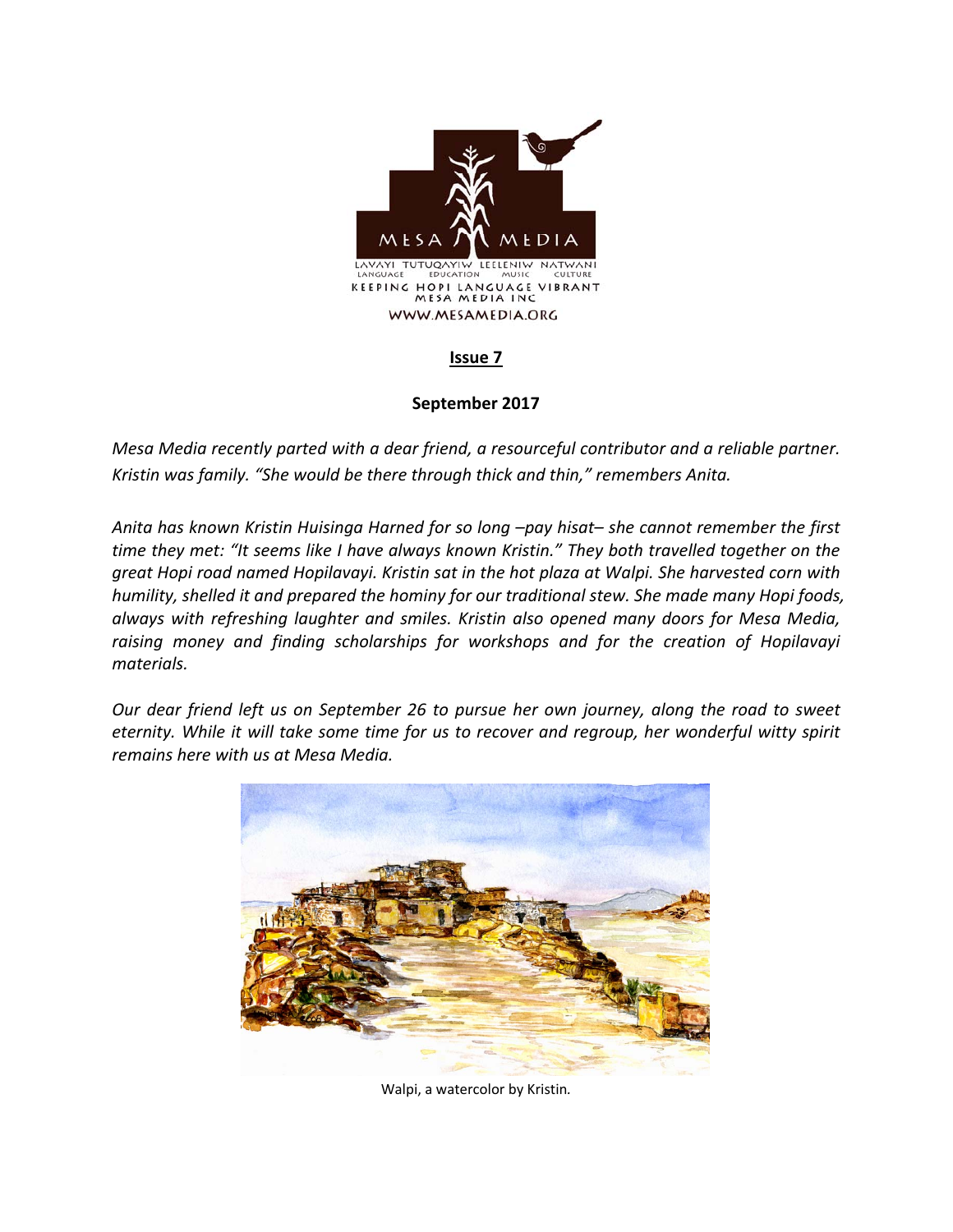## **HIMU HINIWMA? WHAT'S NEW?**



**The Mesa Media Facebook page - a Hopi youth, Anita Antone, was recently** hired to update our Facebook page. Stay tuned for a new feature, the Hopi word of the day. Follow us!

https://www.facebook.com/Mesa‐Media‐1548117011942031/



**Mesa Media's own YouTube Channel**, featuring a short food video hosted by Joannie Takala.

https://www.youtube.com/channel/UCJ\_9LiwBMNSPewYraj5EW0g

## **NAAT AW TUMALA'YYUNGWA: IN PROGRESS:**

- The **Hopi language app** on food and agriculture will be ready in late December.
- The **Mesa Media studio** is getting a much needed clean up and make over, with the help of local people from the community.
- The new **Mesa Media website**, launched in summer 2017, has been redesigned & actualized. Visit at http://www.mesamedia.org
- **Three of the Tiny Books** are complete. Seven more are pending layout and printing**.**
- **Qaa'ö itaa qatsi (Corn is our life)**: a traditional Hopi foods poster, will be the first in a series of food posters.
- T**he 2018 Hopi calendar.**
- **More YouTube videos** are on the way.

*For more information:* http://mesamedia.org/Contact\_us.htm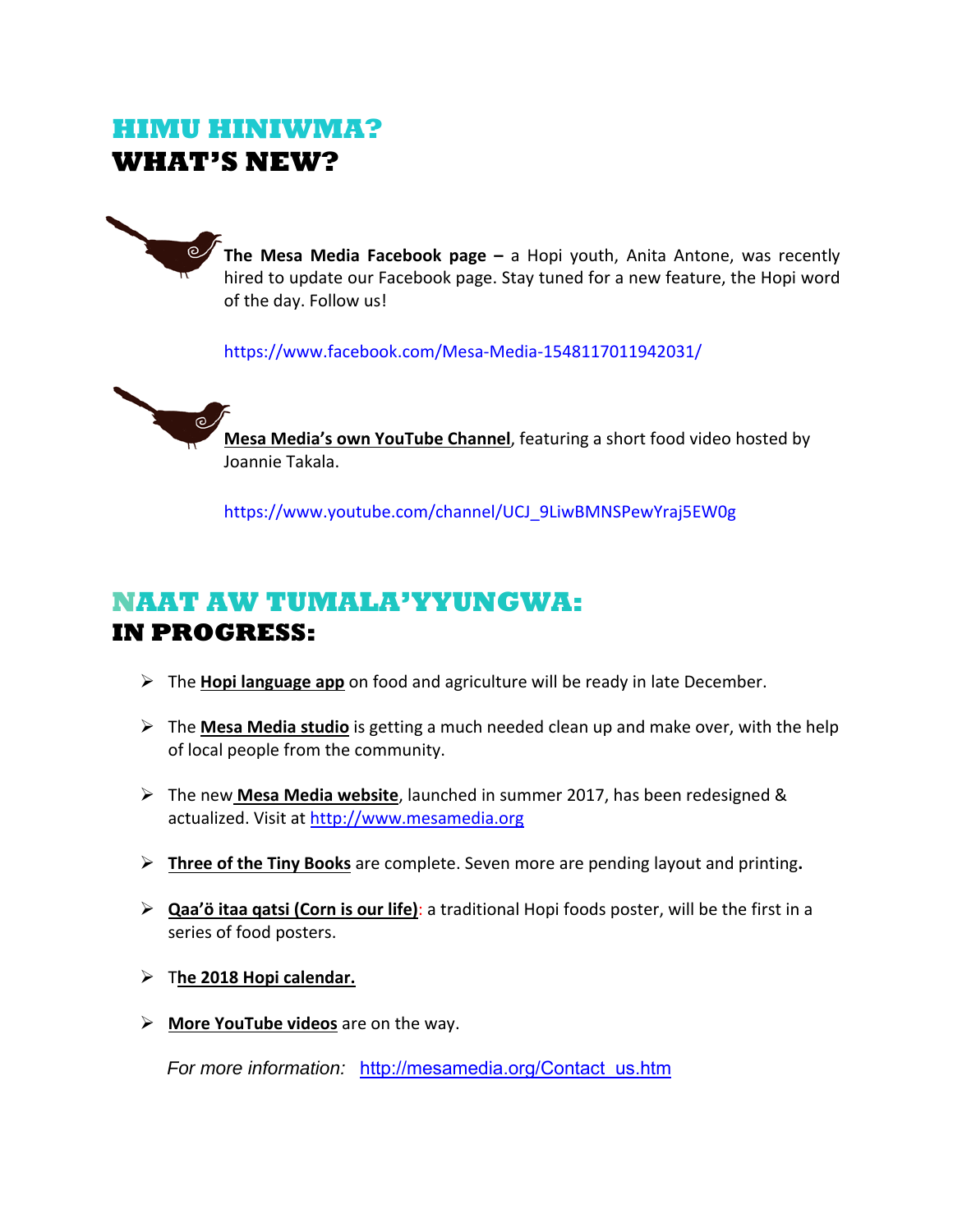

- **Hopi language speakers**, to record their voices for the new language application. For more information, contact Anita @ 928‐737‐2255
- $\triangleright$  Art work for the 2019 Hopiyaasangwni, the 2019 Calendar.



Our next newsletter will be out in February. Please send your comments and ideas so that we can continue to improve and help with Hopilavayi efforts. We continue our work so that everyone can enjoy the language make it a better one!

https://www.mesamedia.org/contact‐us/



*The work of Mesa Media would not be possible without the generous support of our institutional and private donors. We thank all of our donors and pledge to continue revitalize the Hopi language.*

Last but not least, we want to recognize the dedication of our volunteers who give hours and *days of their priceless time, and offer their many talents to support the development, production and sharing of Hopi language resources.* 

*Mesa Media gratefully acknowledges the contribution of all that support our work.*

**Askwali! Kwakwha!**